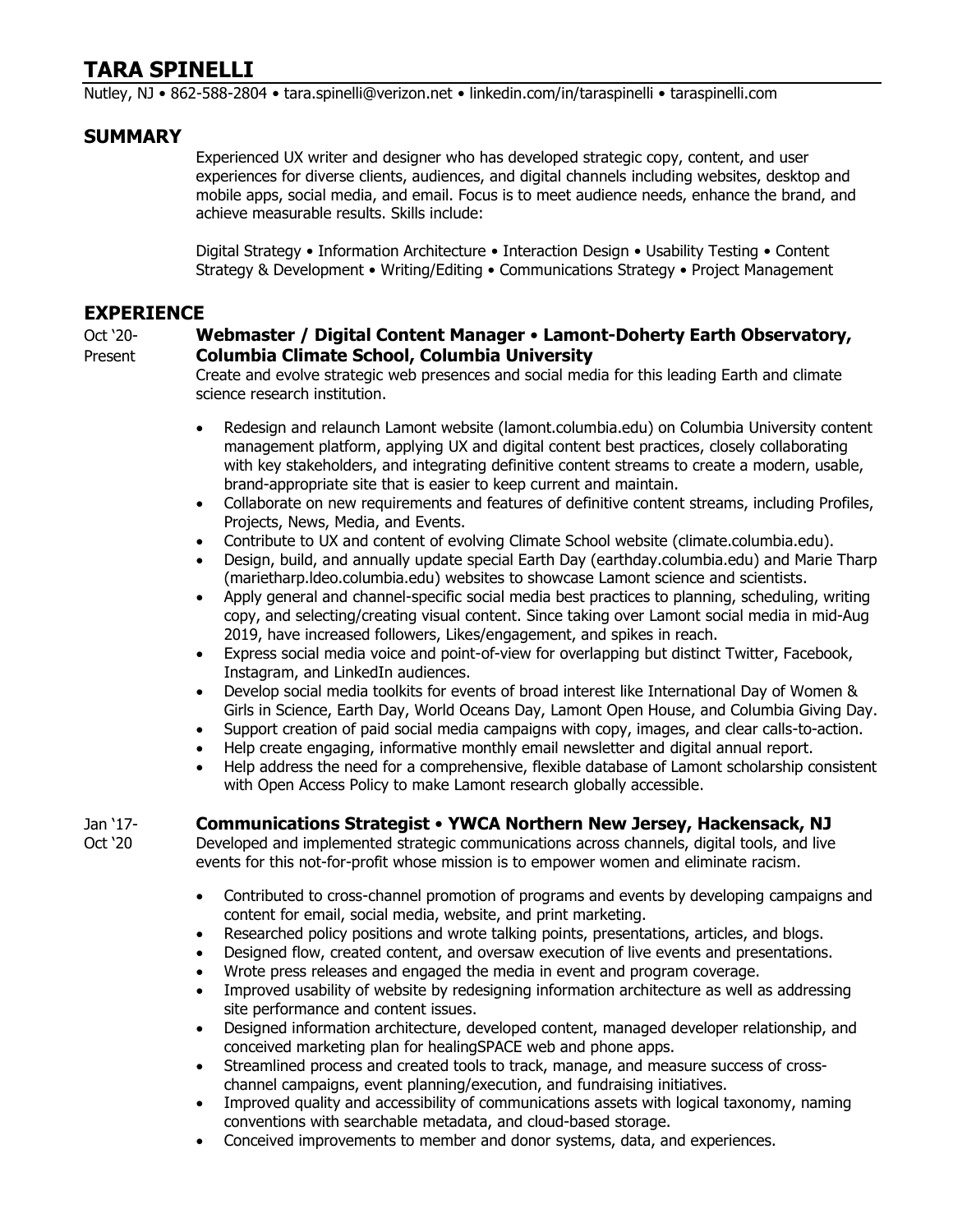## May '01- **Freelance UX Writer & Designer**

Oct '20 **Representative work:**

#### **Lamont-Doherty Earth Observatory, The Earth Institute, Columbia University**

Developed clear social media voice and point-of-view; increased followers, engagement, and reach; supported development of paid social media campaigns resulting in donations and new subscribers; supported creation of engaging email newsletter and annual report; maintained current website with timely content; designed and built special Earth Day [\(earthday.columbia.edu\)](https://earthday.columbia.edu/) and Marie Tharp [\(marietharp.ldeo.columbia.edu\)](https://marietharp.ldeo.columbia.edu/) websites to showcase Lamont science and scientists; developed redesign recommendations and process to create a modern, usable, brandappropriate website.

### **UXL Inc.**

Provided digital strategy, UX design, and editorial services to clients, including a learning/training product vision and roadmap; creation of a comprehensive library of UX guidelines; heuristic evaluation and usability testing of client- and advisor-facing sites; design of client and admin UX for a data-rich trading tool; schematic and illustrated scenarios and experience maps to envision future client experiences; audit and best practices recommendations for application training materials; and development of training and communication materials for various audiences.

#### **Morgan Stanley**

Provided ongoing editorial and UX design services to the Internet Strategy & UX group, including phased evolution of a client-facing account management site and extensive supporting digital/print communication; development of how-to tours and FAQs for a mobile application for financial advisors; and creation of a comprehensive library of UX guidelines and patterns.

#### **Elsevier Business Intelligence**

Provided ongoing UX design services to the eStrategy & Development group, including redesigning the UX for a major relaunch of the company's public-facing and subscriber content delivery site. Also designed the UX for an essential tool used daily by staff writers to author and publish new content; public-facing company profiles and article abstracts to increase conversions from visitor to prospect/customer; and other content templates to improve subscriber experience.

#### **Educational Testing Service**

Provided ongoing UX design and content development services to Higher Education Division product development initiatives, including: *ReadyEdge* (a web-based college success tool); a new e-commerce and test delivery platform; Criterion Teaching Guide (an online writing product); and workshops for college admins and faculty on the effective use of assessment data.

#### **American Academy of Pediatrics**

Developed a concept treatment and guided tour to depict key content and features of a future consumer health information website [\(healthychildren.org\)](https://www.healthychildren.org/). Concept treatment was used to secure project approval, and guided tour was essential in conversations with prospective sponsors.

### **Columbia University Mailman School of Public Health**

Developed interactive patient cases for *Prevention in Practice*, a CME-accredited research project funded by the American Cancer Society to change behavior of primary care physicians. Also developed content for second program in the series on prostate cancer screening and informed decision-making.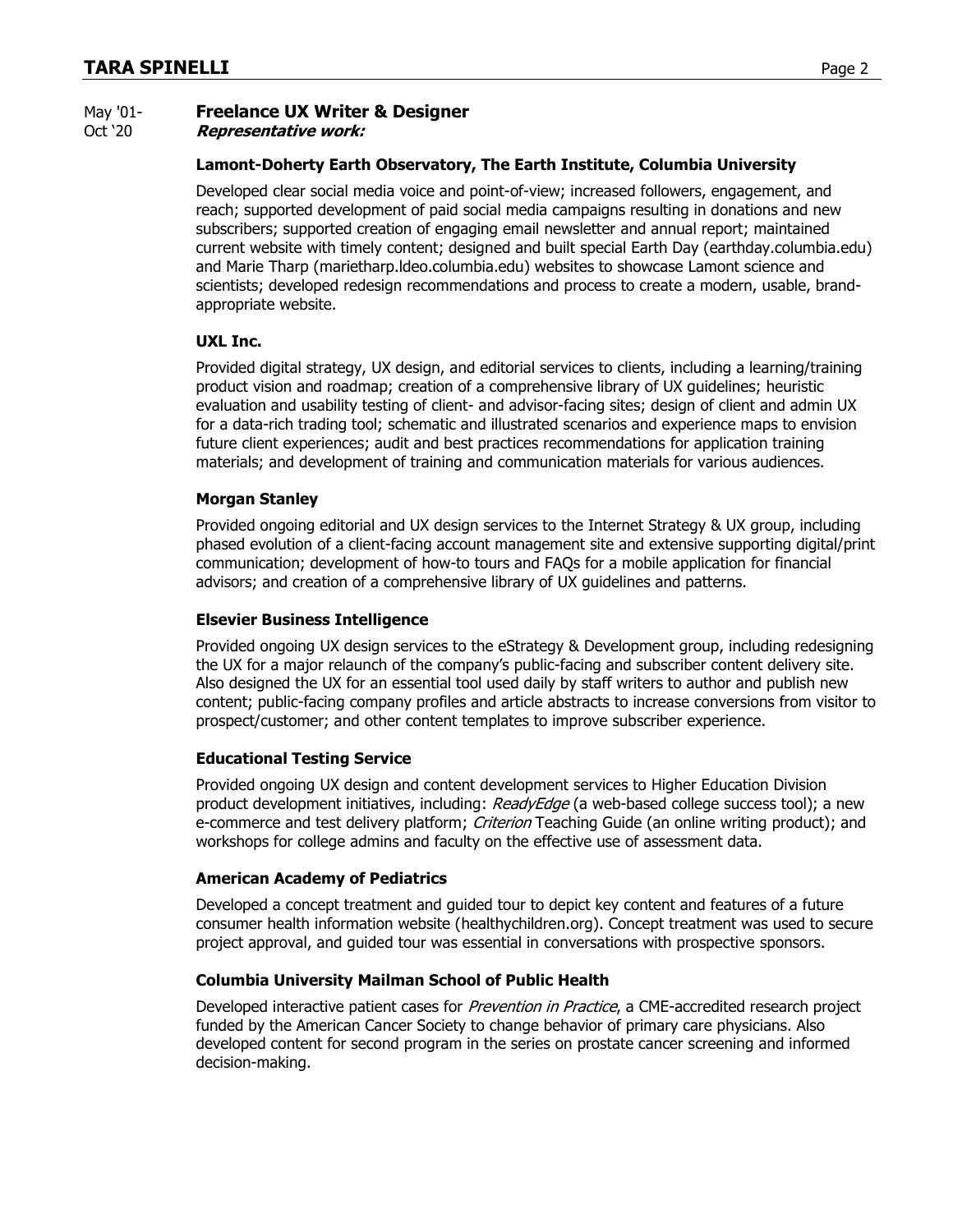## Sep '98- **Project Manager/Writer** • **Viant Corporation, New York, NY**

Apr '01 Managed major e-commerce and marketing initiatives with a UX focus for this leading Internet consulting firm that specialized in building digital businesses.

- Led multi-disciplinary teams from digital strategy through design, production, and launch.
- Designed and facilitated client workshops to define audience needs, vision, and features.
- Structured focus group concept tests and usability studies.
- Developed creative briefs, designed information, and wrote editorial guidelines.
- Formalized creative, UX, and e-commerce standards.
- Wrote and edited copy/content.

## Jan '88- **Editorial Director** • **Ehrlich Multimedia/Times Mirror Multimedia, Park Ridge, NJ**

Oct '97 Creative manager who was instrumental in building a pioneering interactive multimedia software company from a start-up to a full-service development shop, creating award-winning educational products for a broad range of audiences.

- Ran editorial and design departments, building and managing teams of producers, writers, designers, illustrators, animators, and developers.
- Oversaw account and project management for major pharmaceutical and publishing clients.
- Established editorial vision for all products in collaboration with consulting editorial boards of leading content experts and educators.
- Researched, scripted, structured, and produced select products.
- Conducted formative evaluations of products in development.
- Represented company to industry through presentations at key conferences.

## **EDUCATION**

B.A. English with High Honors, Phi Beta Kappa, Stanton Anthony Scholar with High Honors Douglass College/Rutgers University, New Brunswick, NJ

## **VOLUNTEER EXPERIENCE**

## Sep '08- **Committee Member** • **Greenutley**

Present Contribute to various initiatives under the direction of our Commissioner of Public Works, including a newspaper column to educate and engage the 28,000+ residents of Nutley, NJ in simple, effective ways to make our community and our planet more sustainable. In 2010, as a result of these efforts, Nutley achieved Sustainable Jersey certification, and re-certified in 2019. On an ongoing basis, responsible for Nutley Farmers Market email and social media marketing.

## Sep '15- **Board Member** • **Friends of Nutley Singers**

June '21 [fons.mailchimpsites.com](https://fons.mailchimpsites.com/) | [facebook.com/friendsofnutleysingers](https://www.facebook.com/friendsofnutleysingers) | [instagram.com/friends\\_of\\_nutley\\_singers](https://www.instagram.com/friends_of_nutley_singers)

> Managed communications for this community not-for-profit dedicated to supporting our awardwinning Nutley, NJ music and performing arts programs. Responsible for: establishing and maintaining social media presence and website; creating promotion and communication materials; engaging community and supporters; running fundraisers and events.

## Apr '16- **Coordinator** • **Nutley Farmers Market Walk & Talk Series**

Oct '19 [facebook.com/nutleyfarmersmarket1](https://www.facebook.com/nutleyfarmersmarket1) | [twitter.com/nutleyfm](https://twitter.com/nutleyfm) | [instagram.com/nutleyfarmersmarket](https://www.instagram.com/nutleyfarmersmarket/)

Worked with municipal officials to design and implement this weekly walk & learn group to engage Nutley, NJ residents in a healthy activity and give them access to experts from a variety of disciplines while helping them make the Nutley Farmers Market part of their regular routine to shop for fresh, local foods. Responsible for: establishing and maintaining social media presence; creating program promotion and communication materials; engaging leaders.